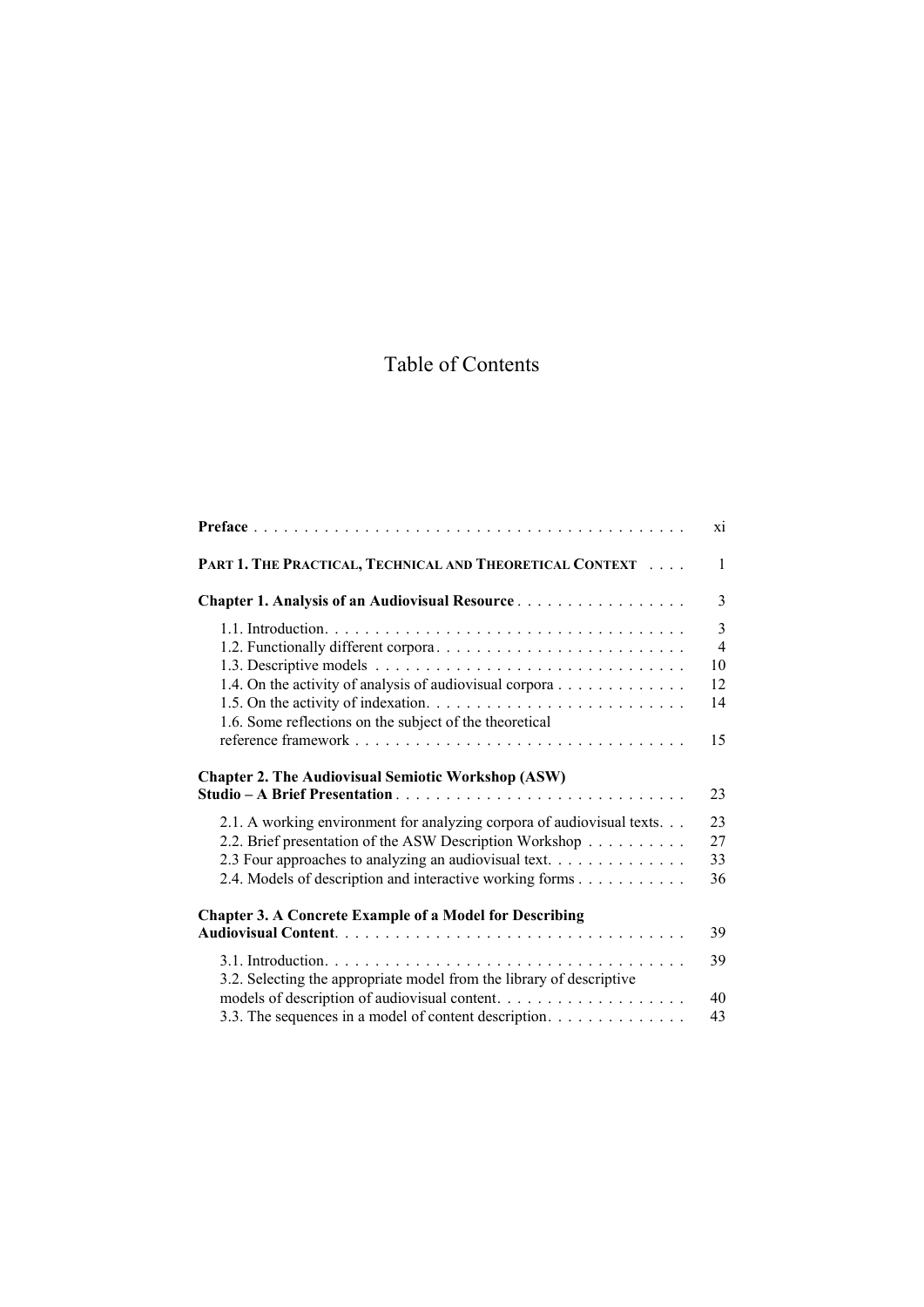|    | <b>Audiovisual Archives</b> |  |
|----|-----------------------------|--|
| V1 |                             |  |
|    |                             |  |
|    |                             |  |

| 3.4. Field of description and sequential organization                                                                                                                                                                                                              | 46                                             |
|--------------------------------------------------------------------------------------------------------------------------------------------------------------------------------------------------------------------------------------------------------------------|------------------------------------------------|
| 3.5. The level of schemas of definition and procedures of description                                                                                                                                                                                              | 48                                             |
| Chapter 4. Model of Description and Task of Analysis                                                                                                                                                                                                               | 51                                             |
| 4.2. The structural organization of a model of audiovisual<br>4.3. The canonic syntagmatic order of a form of description<br>4.4. Types of analysis, analytical tasks, procedures of description and                                                               | 51<br>52<br>54                                 |
| 4.5. Particular tasks in analyzing the content of an audiovisual corpus                                                                                                                                                                                            | 58<br>61<br>63                                 |
| PART 2. TASKS IN ANALYZING AN AUDIOVISUAL CORPUS                                                                                                                                                                                                                   | 65                                             |
| <b>Chapter 5. The Analytical Task of "Describing the Knowledge</b>                                                                                                                                                                                                 | 67                                             |
| 5.2. A simple example of referential description.<br>5.3. Thematic structure, topical structure and referential objects<br>5.4. A library of sequences for referential description<br>5.5. Alternative functional architectures to define sequences of referential | 67<br>68<br>70<br>73<br>76                     |
| Chapter 6. The Analytical Task of "Contextualizing the Domain of                                                                                                                                                                                                   | 81                                             |
| 6.3. Location and contextualization by country<br>6.4. Geographical-physical location and contextualization<br>6.7. Historical contextualization and periodization                                                                                                 | 81<br>82<br>84<br>88<br>93<br>96<br>101<br>102 |
| <b>Chapter 7. The Analytical Task of "Analyzing the Discourse</b><br>Production around a Subject"                                                                                                                                                                  | 107                                            |
|                                                                                                                                                                                                                                                                    | 107<br>108                                     |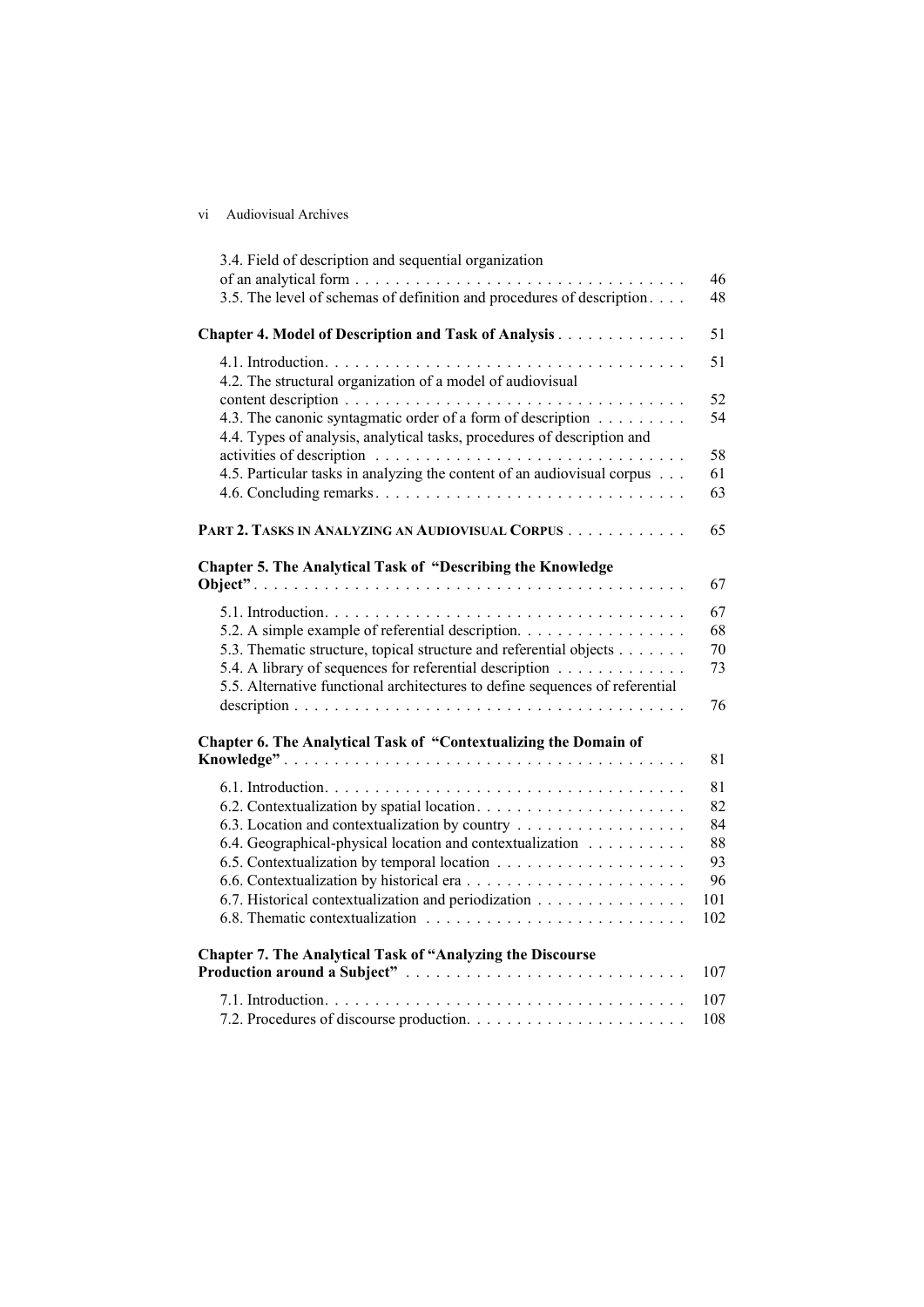| 7.3. Anatomy of the description of discourse production                  |     |
|--------------------------------------------------------------------------|-----|
|                                                                          | 113 |
| 7.4. Examples illustrating analysis of discourse production              | 116 |
|                                                                          | 120 |
|                                                                          | 123 |
| <b>Chapter 8. Definition of the Domain of Knowledge</b>                  |     |
| and Configuration of the Topical Structure                               | 125 |
|                                                                          | 125 |
|                                                                          | 126 |
| 8.3. (Re-)configuring and adapting an existing topical structure         | 130 |
| 8.4. (Re-)configuring more complex topical structures                    | 133 |
| <b>Chapter 9. The Procedure of Free Description of an Audiovisual</b>    |     |
|                                                                          | 139 |
|                                                                          | 139 |
| 9.2. Organization of the so-called "free description" procedure.         | 140 |
| 9.3. The descriptive activity [Minimal designation].                     | 143 |
| 9.4. The descriptive activity [Contextualized designation].              | 146 |
| 9.5. The activities of [Drafting of a summary presentation] and          |     |
|                                                                          | 149 |
| 9.6. The descriptive activity [Designation of the referent by keywords]. | 150 |
| 9.7. Pragmatic and onomasiological variants of the activity of           |     |
|                                                                          | 153 |
| <b>Chapter 10. The Procedure of Controlled Description</b>               |     |
|                                                                          | 155 |
|                                                                          | 155 |
| 10.2. Organization of the procedure called controlled description        | 156 |
|                                                                          | 159 |
| 10.4. Selecting, classifying and ranking terms using a micro-thesaurus   | 161 |
| 10.5. An approach combining controlled and free description              | 163 |
| PART 4. THE ASW SYSTEM OF METALINGUISTIC RESOURCES                       | 167 |
| Chapter 11. An Overview of the ASW Metalinguistic Resources.             | 169 |
|                                                                          | 169 |
| 11.2. General overview of the ASW system of metalinguistic resources     | 170 |
| 11.3. The ASW meta-lexicon of conceptual terms                           | 174 |
|                                                                          | 177 |
|                                                                          |     |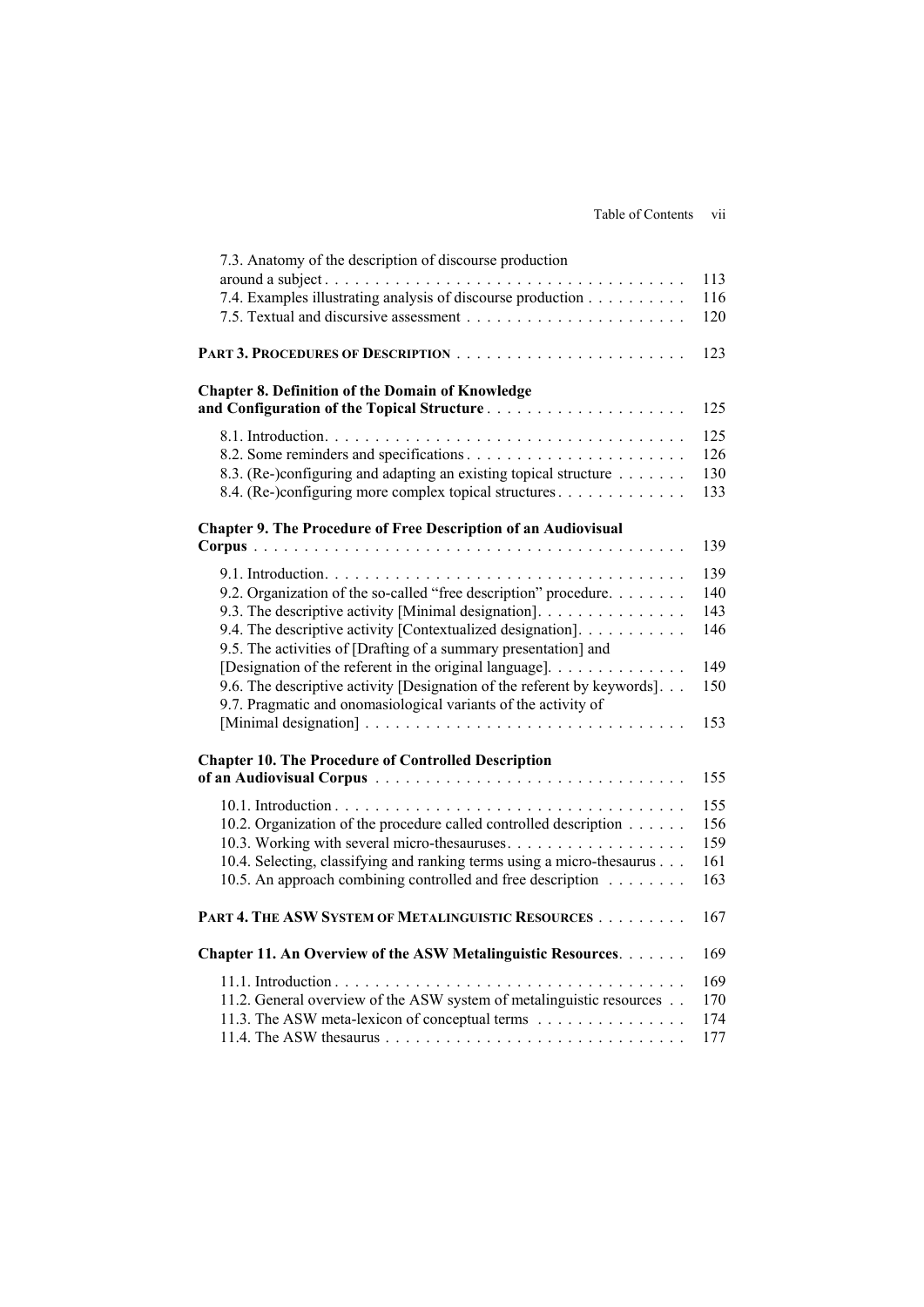viii Audiovisual Archives

|                                                                         | 180 |
|-------------------------------------------------------------------------|-----|
|                                                                         | 184 |
|                                                                         | 187 |
|                                                                         | 190 |
|                                                                         |     |
| <b>Chapter 12. The Meta-lexicon Representing the ASW</b>                | 197 |
|                                                                         |     |
|                                                                         | 197 |
| 12.2. "Conceptual term" and "theme" – a few explanations                | 198 |
|                                                                         | 200 |
|                                                                         | 202 |
| 12.5. The general organization of the vocabulary relating to analytical |     |
|                                                                         | 206 |
| 12.6. Questions relating to the organization of the ASW vocabulary of   |     |
| conceptual terms representing analytical objects                        | 210 |
| 12.7. The process of developing the ASW vocabulary of conceptual        |     |
|                                                                         | 214 |
|                                                                         |     |
| <b>Chapter 13. Detailed Presentation of the Conceptual Vocabulary</b>   | 217 |
|                                                                         |     |
|                                                                         | 217 |
| 13.2. The two branches [Natural object] and [Object of value]           | 218 |
| 13.3. Questions of organization of the ASW meta-lexicon.                | 221 |
| 13.4. How are we to take account of different classifications?          | 226 |
| 13.5. The conceptual domain represented by the term [Functional         |     |
|                                                                         | 229 |
| 13.6. The conceptual domain represented by the term [Social object]     | 233 |
| 13.7. The conceptual domain represented by the term [Cultural object].  | 235 |
| 13.8. Taxonomic domains belonging to the branch                         |     |
|                                                                         | 238 |
| 13.9. Taxonomic domains belonging to the branch                         |     |
|                                                                         | 242 |
| 13.10. The taxonomic domains of the branch [Object "Perdurant"]         | 245 |
| 13.11. The taxonomic domains of the branch [Object "Region"].           | 248 |
| Chapter 14. The Meta-lexicon of Activities Involved in Analyzing        |     |
|                                                                         | 251 |
|                                                                         |     |
|                                                                         | 251 |
| 14.2. Four categories of textual analysis activities                    | 252 |
| 14.3. The class of activities [Procedure of structural analysis         |     |
|                                                                         | 255 |